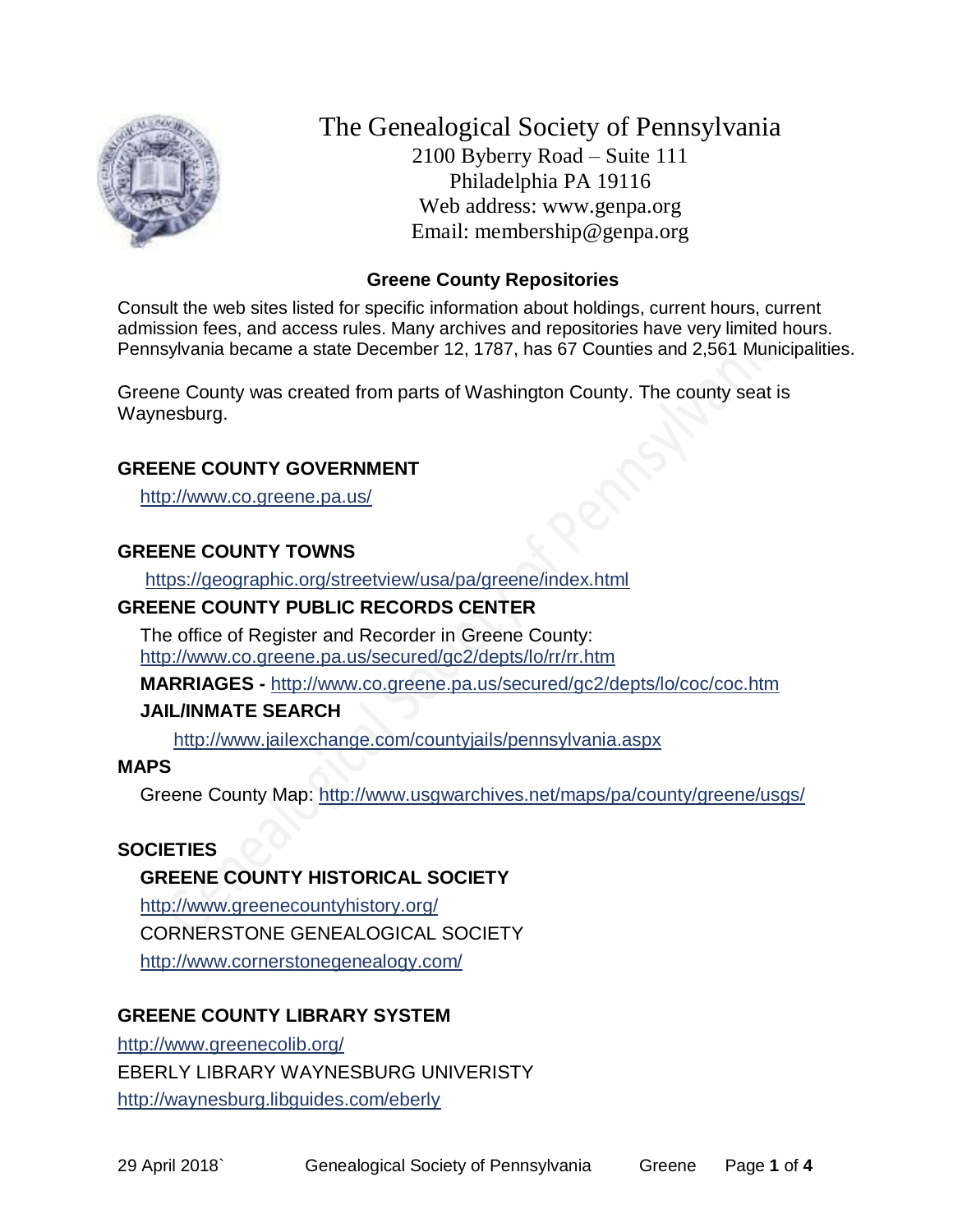# **RESOURCES**

- **Genealogical Society of Pennsylvania GSP** [http://GenPA.org](http://genpa.org/) **GSP Research** <https://genpa.org/research/>
- PAGenWeb **Greene** County <http://usgwarchives.net/pa/greene/>
- Obituaries –
- **LDS** <http://ldsgenealogy.com/PA> [http://www.newspaperobituaries.net/pennsylvania/greene\\_county\\_obituaries.htm](http://www.newspaperobituaries.net/pennsylvania/greene_county_obituaries.htm)
- County Newspapers
	- o *Greene County Messenger* <https://www.heraldstandard.com/gcm/>
	- o *Observer Reporter* <https://observer-reporter.com/greene/>
	- o *The Waynesburg Republican* (1867-18??) <https://chroniclingamerica.loc.gov/lccn/sn81004761/>
- **Random Acts of Kindness** <https://www.raogk.org/>
- **Family Search LDS:** <https://familysearch.org/>Free site but does require a login Collection List <https://familysearch.org/search/collection/list> https://www.familysearch.org/wiki/en/Greene\_County, Pennsylvania\_Genealogy
- **Collections at the Historical Society of Pennsylvania HSP**  <http://hsp.org/collections>
	- HSP is membership based and there is a fee 1300 Locust Street, Philadelphia, PA 19107 215-732-6200 ext. 235 or [membership@hsp.org](mailto:membership@hsp.org)
- **RG-47. RECORDS OF THE COUNTY GOVERNMENTS** Guide to African American Resources at the Pennsylvania State Archives <http://www.phmc.state.pa.us/bah/aaGuide/AA-RG-47.html>
- **National Archives of Philadelphia** (**NARA**) Mid Atlantic Region: [http://www.nara.gov/research\\_rooms/mid\\_atlantic/](http://www.nara.gov/research_rooms/mid_atlantic/) **Records Request Process**

National Archives 14700 Townsend Road Philadelphia, Pennsylvania 19154-1096 Telephone: (215) 305-2044 Fax: (215) 305-2038 E-mail: [philadelphia.archives@nara.gov](mailto:philadelphia.archives@nara.gov) <https://wwwarchives.gov/philadelphia>

#### **Naturalizations: NARA**

Pennsylvania: Philadelphia, 1790-1991; Pittsburgh, 1820-1979; Erie, 1940-1972; Scranton, 1901-1990; Wilkes-Barre, 1943-1972; Williamsport, 1909-1913; and Harrisburg, 1911-1917

## **MILITARY**

The National Archives at Philadelphia (**NARA**), through its partners Ancestry.com and Fold3.com, provides access to records relating to the military service of individuals from the American Revolution through World War II. Please note that Official Military Personnel Files from World War I to the present are held by the National Archives at St. Louis. <https://www.archives.gov/st-louis>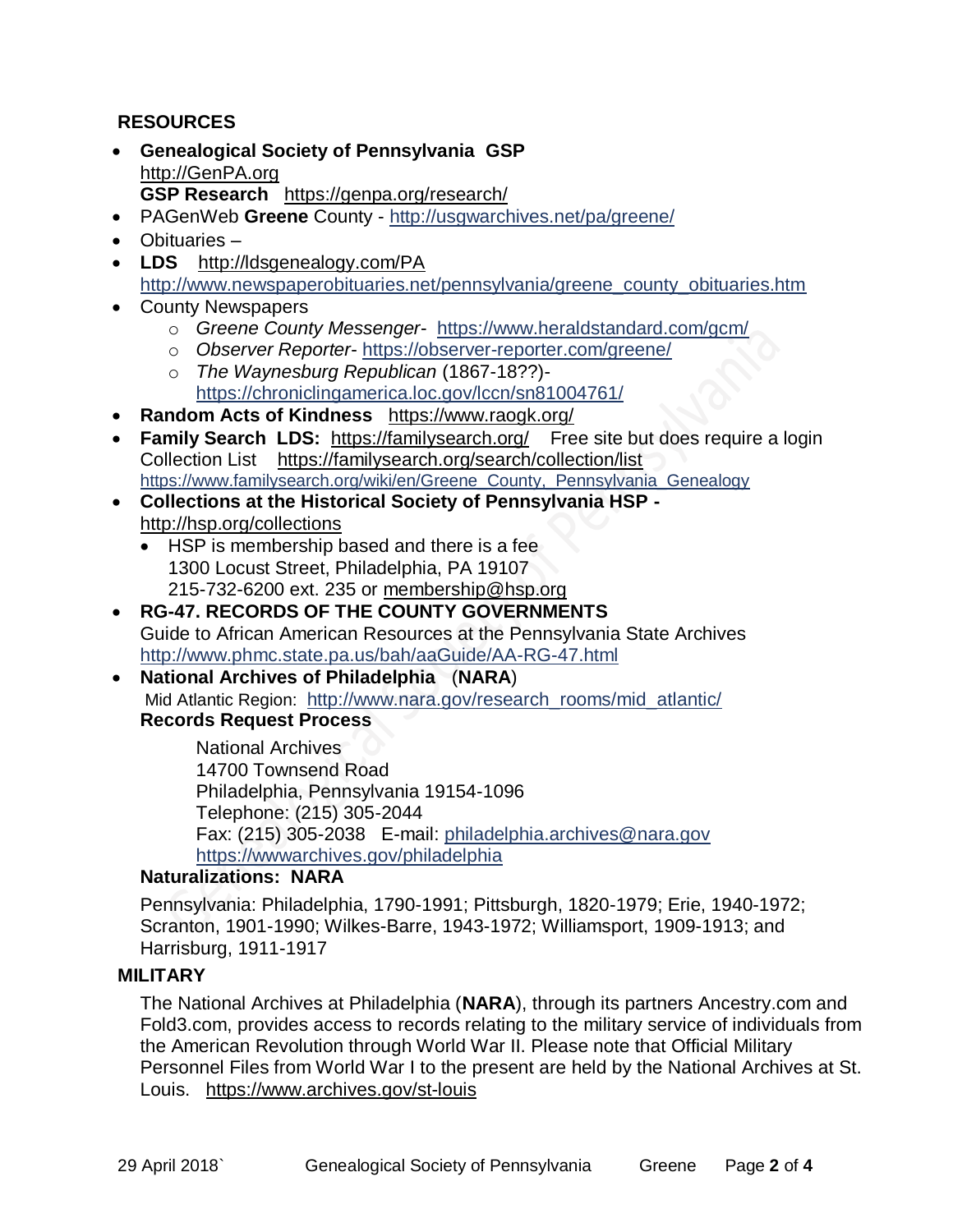World War I and World War II, Fourth Enumeration Draft Cards can also be accessed through our partner sites. In addition, Records of the Selective Service System, 1940- 1969, for individuals from Delaware, Maryland, Pennsylvania, Virginia, and West Virginia are available from the National Archives at St. Louis. Copies of World War I draft cards can be requested from the National Archives at Atlanta [\(Atlanta.archives@nara.gov](mailto:Atlanta.archives@nara.gov) ).

For information on obtaining World War II era and later draft cards, please see <http://www.archives.gov/st-louis/archival-programs/other-records/selective-service.html> <https://www.archives.gov/philadelphia/public/family-history.html#military>

#### **Pennsylvania Military Records Research Guide**

<https://www.raogk.org/pennsylvania-genealogy/pa-military-records/>

#### **Probate – Wills Administrations**

Probate records may include Person's exact death date, Names of the family members, Family relationships, Names of spouses of children, Residences, Adoption or guardianship of minor children or dependents, Worth of the property and land holdings, Evidence of occupation, religion, or military service

## **Family Search:** Pennsylvania Probate Records, 1683-1994 <https://familysearch.org/>

This collection includes probate records created in Pennsylvania counties. The records include wills, estate records and indexes.

## **State of Pennsylvania Vital Records**

The **Pennsylvania State Archives** collects, preserves and makes available for study the permanently-valuable public records of the Commonwealth, with particular attention given to the records of state government.

Mailing address: 350 North Street Harrisburg, PA 17120 Email: Email PA State Archives Phone: (717) 783-3281

GPS address: 801 North 3rd Street Harrisburg, PA 17102 Coordinates: 40.266080, - 76.886053

# **BIRTH CERTIFICATES**, 1906-1910

The Division of Vital Records (DVR) maintains birth records that occurred in Pennsylvania from 1906 to the present.

For information on public records (births occurring from 1906 to 1910), click on Pennsylvania State Archives <http://www.phmc.pa.gov/archives/Pages/default.aspx>or our Genealogy page.

[http://www.health.pa.gov/MyRecords/Certificates/Genealogy/Pages/14125.aspx#.WNvL](http://www.health.pa.gov/MyRecords/Certificates/Genealogy/Pages/14125.aspx#.WNvLKfkrJHY) **[KfkrJHY](http://www.health.pa.gov/MyRecords/Certificates/Genealogy/Pages/14125.aspx#.WNvLKfkrJHY)** 

## **Death Certificates**, 1906-1965

Original birth certificates for 1906-1910 and death certificates for 1906-1965 are available at the State Archives. Digital copies of the 1906-1908 birth certificates and the 1906-1963 death certificates may be found on Ancestry.com. Pennsylvania residents can access these records free of charge through Ancestry.com Pennsylvania. A free account can be created.